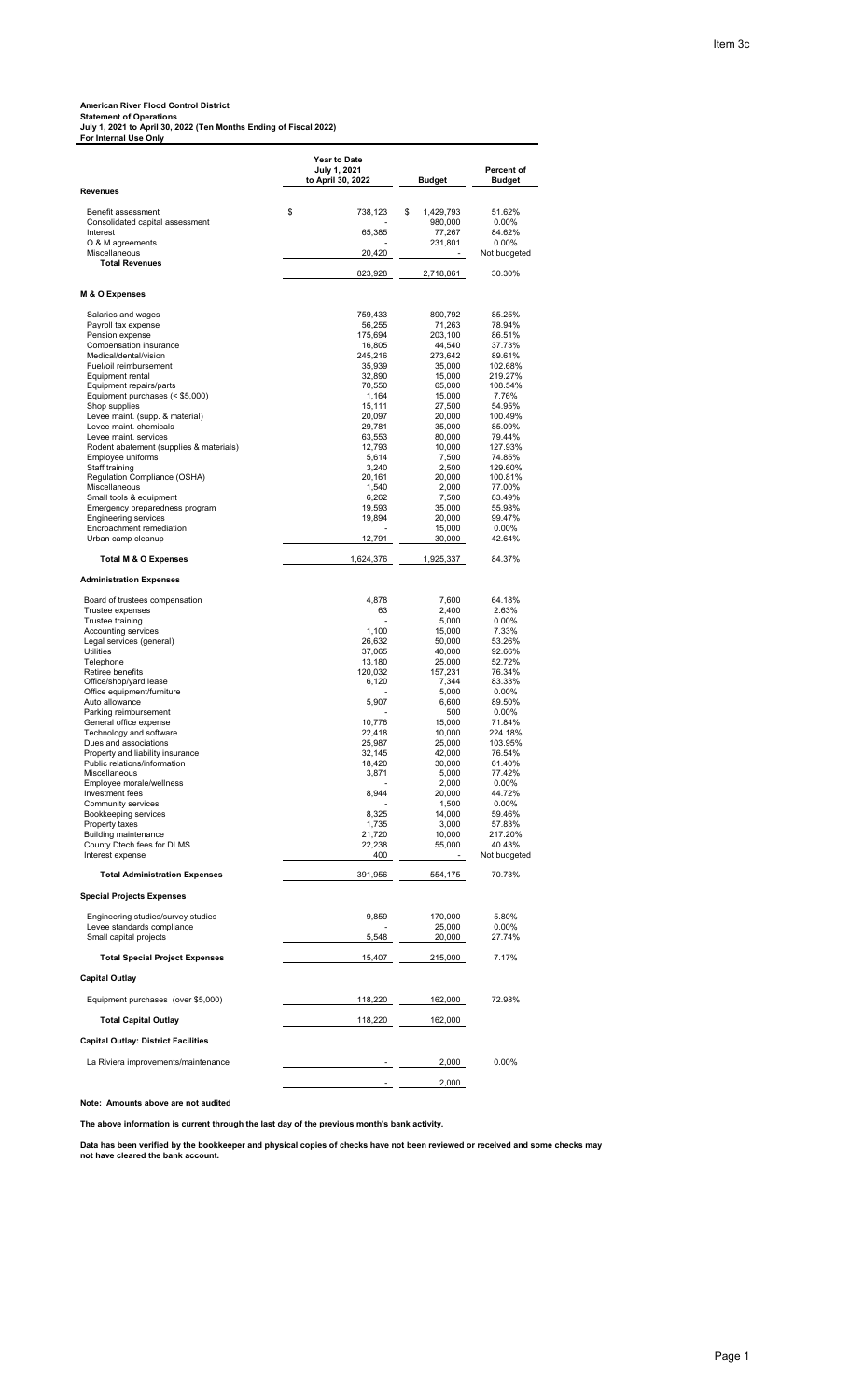**AMERICAN RIVER FLOOD CONTROL DISTRICT Cash Flow Report July 2021 through June 2022**

## **Cash Flow Report**

| <b>Maintenance and Operations Expens</b> | <b>Jul 21</b> | Aug 21     | Sep 21     | <b>Oct 21</b> | <b>Nov 21</b> | Dec 21     | Jan 22     | Feb 22       | <b>Mar 22</b> | Apr 22     | <b>May 22</b> | <b>Jun 22</b> | <b>TOTAL</b> |
|------------------------------------------|---------------|------------|------------|---------------|---------------|------------|------------|--------------|---------------|------------|---------------|---------------|--------------|
| 500 · Salary/Wages                       | 77,074.32     | 83,436.34  | 77,558.58  | 75,899.43     | 72,936.34     | 115,565.03 | 35,479.01  | 73,281.98    | 67,102.02     | 71,296.50  | 72,304.57     | 0.00          | 821,934.12   |
| 501 - Payroll Taxes                      | 5,949.26      | 6,435.99   | 5,977.50   | 5,394.53      | 4,670.94      | 7,458.11   | 3,336.04   | 6,512.11     | 5,209.00      | 5,698.96   | 5,570.34      | 0.00          | 62,212.78    |
| 502 - Pension                            | 17,552.66     | 19,416.94  | 17,785.49  | 17,064.56     | 20,124.76     | 15,753.07  | (1,224.50) | 30,770.71    | 28,550.19     | 8,953.52   | 11,078.28     | 0.00          | 185,825.68   |
| 503 - Compensation Insurance             | 0.00          | 0.00       | 0.00       | 0.00          | 0.00          | 0.00       | 0.00       | 0.00         | 0.00          | 0.00       | 0.00          | 0.00          | 0.00         |
| 504 - Medical/Dental/Vision              | 25,208.54     | 23,270.36  | 23,096.36  | 23,096.36     | 23,312.36     | 23,007.86  | 22,805.94  | 20,589.28    | 20,718.28     | 20,674.32  | (855.72)      | 0.00          | 224,923.94   |
| 508 - Fuel/Oil                           | 3,332.38      | 5,517.94   | 7,986.06   | 4,793.12      | 3,444.96      | 2,944.44   | 3,085.80   | 3,857.28     | 1,837.41      | 6,536.54   | 0.00          | 0.00          | 43,335.93    |
| 509 - Equipment Rental                   | 479.75        | 7,842.83   | 7,578.93   | 7,578.93      | 0.00          | 1,382.00   | 2,492.99   | 2,536.84     | 1,382.87      | 2,358.17   | 0.00          | 0.00          | 33,633.31    |
| 510 - Equipment Purchase(< \$5000        | 0.00          | 0.00       | 0.00       | 0.00          | 0.00          | 579.38     | 0.00       | 0.00         | 0.00          | 0.00       | 0.00          | 0.00          | 579.38       |
| 511 - Equipment Repair/Parts             | 4,141.11      | 11,302.28  | 1,561.57   | 2.957.74      | 15.224.90     | 7,810.13   | 9,511.59   | 10.344.97    | 5,619.94      | 5,262.47   | 0.00          | 0.00          | 73,736.70    |
| 512 - Shop Supplies                      | 1,621.30      | 2,140.46   | 434.96     | 1,991.96      | 2,367.01      | 2,365.55   | 3,377.20   | 1,204.23     | 161.04        | 488.73     | 0.00          | 0.00          | 16,152.44    |
| 514 - Levee Maint(Supplies&Materi        | 1,013.94      | 187.69     | 73.34      | 774.89        | 1,480.84      | 74.52      | 3,990.98   | 5,388.33     | 28.44         | 1,190.01   | 0.00          | 0.00          | 14,202.98    |
| 515 - Levee Maintenance Services         | 3,200.90      | 27,597.20  | 32,606.16  | 4,225.16      | 1,859.96      | 483.30     | 0.00       | (17, 465.46) | 0.00          | 854.24     | 0.00          | 0.00          | 53,361.46    |
| 516 - Employee Uniforms                  | 0.00          | 0.00       | 5,296.49   | 317.71        | 0.00          | 0.00       | 0.00       | 0.00         | 0.00          | 0.00       | 0.00          | 0.00          | 5,614.20     |
| 518 - Staff Training                     | 1,737.37      | 295.00     | 299.00     | 0.00          | 723.34        | 229.07     | 0.00       | 0.00         | 0.00          | 251.10     | 0.00          | 0.00          | 3,534.88     |
| 519 - Miscellaneous O&M                  | 0.00          | 0.00       | 0.00       | 0.00          | 188.00        | 0.00       | 0.00       | 0.00         | 0.00          | 0.00       | 0.00          | 0.00          | 1,188.00     |
| 521 - Small Tools & Equip                | 0.00          | 689.56     | 0.00       | 2,419.50      | 0.00          | 0.00       | 1,051.62   | 0.00         | 1,250.86      | 853.36     | 0.00          | 0.00          | 6,264.90     |
| 523 - Levee Maint. (Chemicals)           | 0.00          | 1,038.56   | 0.00       | 0.00          | 1.141.88      | 18.344.82  | 0.00       | 4,302.15     | 2,175.00      | 2,778.57   | 0.00          | 0.00          | 29,780.98    |
| 525 - Emergency Preparedness Pro         | 0.00          | 0.00       | 0.00       | 16,800.00     | 9.504.00      | 1,275.81   | 413.47     | 0.00         | 0.00          | 0.00       | 0.00          | 0.00          | 27,993.28    |
| 530 - Encroachment Remediation I         | 0.00          | 0.00       | 0.00       | 0.00          | 0.00          | 0.00       | 0.00       | 0.00         | 0.00          | 0.00       | 0.00          | 0.00          | 0.00         |
| 532 - Rodent Abatement                   | 0.00          | 793.11     | 0.00       | 11,291.09     | 433.92        | 0.00       | 0.00       | 274.58       | 0.00          | 0.00       | 0.00          | 0.00          | 12,792.70    |
| 533 - Urban Camp Cleanup                 | 1,623.83      | 1,237.89   | 1,501.50   | 830.25        | 2,764.10      | 1,110.80   | 735.61     | 899.78       | 1,863.56      | 1,834.38   | 0.00          | 0.00          | 14,401.70    |
| 605 - Engineering Services               | 2.892.00      | 6.531.20   | 9,036.81   | 1.207.75      | 3.306.01      | 1.591.20   | 213.50     | 276.50       | 3.163.50      | 1.099.00   | 0.00          | 0.00          | 29,317.47    |
| 615 - Survey Services                    | 0.00          | 185.08     | 0.00       | 0.00          | 0.00          | 0.00       | 0.00       | 0.00         | 0.00          | 0.00       | 0.00          | 0.00          | 185.08       |
| 616- Environmental Services/Studi        | 0.00          | 0.00       | 0.00       | 0.00          | 0.00          | 0.00       | 0.00       | 0.00         | 0.00          | 0.00       | 0.00          | 0.00          | 0.00         |
| <b>Total M&amp;O Expense</b>             | 145.827.36    | 197.918.43 | 190,792.75 | 176.642.98    | 164,483.32    | 199.975.09 | 85,269.25  | 142.773.28   | 139.062.11    | 130,129.87 | 88.097.47     | 0.00          | 1,660,971.91 |

| <b>Administrative Expenses</b>     | <b>Jul 21</b> | Aug 21      | Sep 21    | <b>Oct 21</b> | <b>Nov 21</b> | <b>Dec 21</b> | <b>Jan 22</b> | Feb <sub>22</sub> | <b>Mar 22</b> | Apr 22   | <b>May 22</b> | <b>Jun 22</b> | <b>TOTAL</b> |
|------------------------------------|---------------|-------------|-----------|---------------|---------------|---------------|---------------|-------------------|---------------|----------|---------------|---------------|--------------|
| 505 - Telephone                    | 1.745.21      | 1,349.82    | 1,295.50  | 1,313.50      | 1.639.41      | 1,183.95      | 1,826.62      | 2,087.79          | 1.585.34      | 1,252.87 | 0.00          | 0.00          | 15,280.01    |
| 506 - Utility Charges              | 3.023.78      | 4.738.36    | 3.848.28  | 3.936.76      | 3.975.12      | 3.552.25      | 3.333.98      | 4.857.22          | 4.161.18      | 4.663.01 | 0.00          | 0.00          | 40.089.94    |
| 507 - Office/Shop Lease            | 0.00          | 1.224.00    | 612.00    | 612.00        | 612.00        | 612.00        | 612.00        | 612.00            | 612.00        | 612.00   | 0.00          | 0.00          | 6,120.00     |
| 513 - Office Supplies              | 0.00          | 0.00        | 0.00      | 0.00          | 0.00          | 0.00          | 0.00          | 0.00              | 0.00          | 0.00     | 0.00          | 0.00          | 0.00         |
| 517 - Auto Allowance               | 550.00        | 550.00      | 550.00    | 550.00        | 550.00        | 825.00        | 275.00        | 550.00            | 550.00        | 550.00   | 550.00        | 0.00          | 6.050.00     |
| 520 - Retiree Benefits             | 11.701.56     | 11.701.56   | 11.701.56 | 11.701.56     | 11.701.56     | 10.718.54     | 10.718.54     | 9.227.74          | 9.973.14      | 9.973.14 | 855.72        | 0.00          | 109.974.62   |
| 522 - Office Equipment/Furniture   | 0.00          | 0.00        | 0.00      | 0.00          | 0.00          | 0.00          | 0.00          | 0.00              | 1.163.76      | 0.00     | 0.00          | 0.00          | 1,163.76     |
| 526 - Mileage/Parking Reimbursem   | 0.00          | 0.00        | 0.00      | 0.00          | 0.00          | 0.00          | 0.00          | 0.00              | 0.00          | 0.00     | 0.00          | 0.00          | 0.00         |
| 527 - General Office Expense       | 346.66        | 807.54      | 2.322.16  | 860.81        | 748.23        | 1.436.06      | 1.919.22      | 1.585.26          | 1.460.56      | 1.765.08 | 2.358.79      | 0.00          | 15,610.37    |
| 529 - Pre-funding Retiree Benefits | 0.00          | 0.00        | 0.00      | 0.00          | 0.00          | 0.00          | 0.00          | 0.00              | 0.00          | 0.00     | 0.00          | 0.00          | 0.00         |
| 531 - Technology & Software        | 316.90        | 698.69      | 860.49    | 345.06        | 346.20        | 573.70        | 559.30        | 386.96            | 636.19        | 1.735.66 | 0.00          | 0.00          | 6,459.15     |
| 600 - Board of Trustees Compensa   | 475.00        | 475.00      | 380.00    | 475.00        | 475.00        | 475.00        | 475.00        | 475.00            | 380.00        | 380.00   | 0.00          | 0.00          | 4,465.00     |
| 601 - Trustee Expenses             | 0.00          | 0.00        | 0.00      | 0.00          | 0.00          | 62.84         | 0.00          | 0.00              | 0.00          | 1,350.00 | 0.00          | 0.00          | 1,412.84     |
| 602 - Accounting Services          | 0.00          | 0.00        | 0.00      | 0.00          | 0.00          | 400.00        | 0.00          | 0.00              | 0.00          | 0.00     | 0.00          | 0.00          | 400.00       |
| 603 - Legal Fees (General)         | 3.360.00      | 2.015.00    | 1.024.50  | 1.741.50      | 1.444.50      | 3.219.00      | 6.128.00      | 4.266.00          | 4.070.42      | 4.738.50 | 0.00          | 0.00          | 32.007.42    |
| 604 - Flood Litigation             | 0.00          | 0.00        | 0.00      | 0.00          | 0.00          | 0.00          | 0.00          | 0.00              | 0.00          | 0.00     | 0.00          | 0.00          | 0.00         |
| 606 - Legislative Services         | 0.00          | 0.00        | 0.00      | 0.00          | 0.00          | 0.00          | 0.00          | 0.00              | 0.00          | 0.00     | 0.00          | 0.00          | 0.00         |
| 607 - Dues and Assoc. Expenes      | 0.00          | 0.00        | 6,097.00  | 11.313.00     | 7.615.00      | 0.00          | 295.00        | 0.00              | 0.00          | 200.00   | 0.00          | 0.00          | 25,520.00    |
| 608 - Insurance Premiums           | 13.538.17     | 0.00        | 0.00      | 6.832.17      | 25.397.17     | 0.00          | 0.00          | 0.00              | 6.851.97      | 3.120.82 | 0.00          | 0.00          | 55.740.30    |
| 609 - Conference /Workshops/Sem    | 0.00          | 0.00        | 0.00      | 0.00          | 0.00          | 0.00          | 0.00          | 0.00              | 0.00          | 0.00     | 0.00          | 0.00          | 0.00         |
| 610 - Public Relations Information | 1.903.12      | 0.00        | 0.00      | 0.00          | 0.00          | 0.00          | 18.419.83     | 0.00              | 0.00          | 0.00     | 0.00          | 0.00          | 20,322.95    |
| 611 - Election Expenses            | 0.00          | 0.00        | 0.00      | 0.00          | 0.00          | 0.00          | 0.00          | 0.00              | 0.00          | 0.00     | 0.00          | 0.00          | 0.00         |
| 612 - District Annexations         | 0.00          | 0.00        | 0.00      | 0.00          | 0.00          | 0.00          | 0.00          | 0.00              | 0.00          | 0.00     | 0.00          | 0.00          | 0.00         |
| 613 - Community Services           | 0.00          | 0.00        | 0.00      | 0.00          | 0.00          | 0.00          | 0.00          | 0.00              | 0.00          | 0.00     | 0.00          | 0.00          | 0.00         |
| 614 - Miscellaneous Admin          | 202.57        | 272.46      | 232.87    | 209.33        | 615.29        | 299.30        | 328.48        | 1.022.14          | 339.01        | 599.33   | 157.60        | 0.00          | 4.278.38     |
| 617 - Investment Fees              | 4,442.00      | 0.00        | 4.455.00  | 0.00          | 4.466.00      | 0.00          | 0.00          | 4.478.00          | 0.00          | 0.00     | 0.00          | 0.00          | 17,841.00    |
| 618 - Property Tax                 | 0.00          | 0.00        | 0.00      | 1.735.34      | 0.00          | 0.00          | 0.00          | 0.00              | 0.00          | 0.00     | 0.00          | 0.00          | 1,735.34     |
| 619 - Building Maintenance         | 0.00          | 0.00        | 0.00      | 0.00          | 0.00          | 0.00          | 0.00          | 0.00              | 0.00          | 0.00     | 0.00          | 0.00          | 0.00         |
| 620 - Bookkeeping Services         | 0.00          | 1.050.00    | 1,650.00  | 637.50        | 487.50        | 1,275.00      | 1,537.50      | 562.50            | 412.50        | 1,275.00 | 0.00          | 0.00          | 8,887.50     |
| 621 - County Assessment Fees       | 0.00          | (22.382.36) | 0.00      | 0.00          | 0.00          | 0.00          | 0.00          | 0.00              | 0.00          | 0.00     | 0.00          | 0.00          | (22,382.36   |
| 622 - County DTech Fees for DLMS   | 0.00          | 9.052.08    | 11.488.48 | 0.00          | 0.00          | 0.00          | 0.00          | 10,750.00         | 0.00          | 0.00     | 0.00          | 0.00          | 31,290.56    |